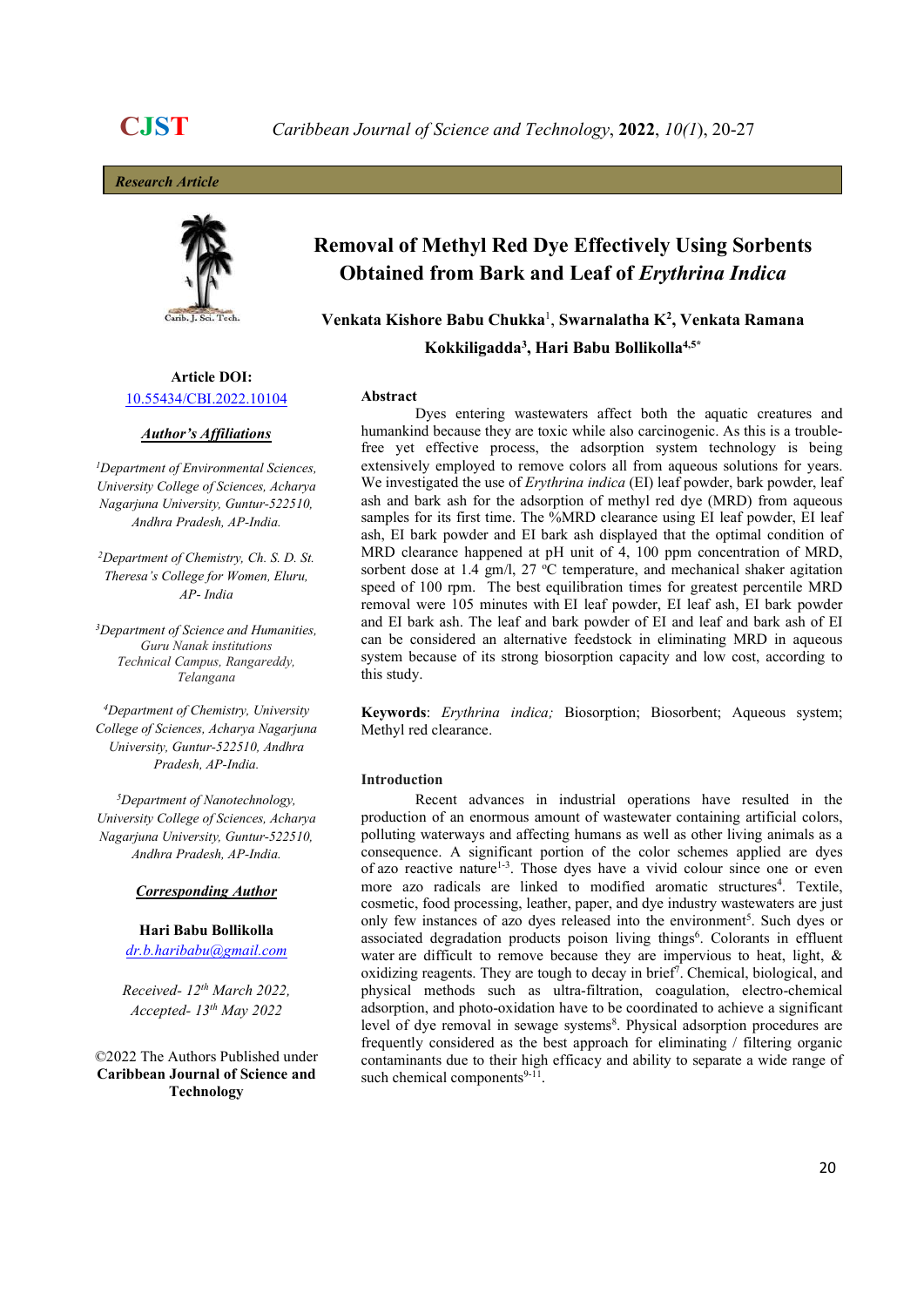Pertaining to reduced price also wide range of availability of waste from agricultural products as the basic resource, its usage tempted huge interest in research sector. Banana peels<sup>12</sup>, Sugarcane bagasse<sup>13</sup>, Fibres of Palm kernel<sup>14</sup>, Wheat and rice barn<sup>15</sup>, husk of rice<sup>16</sup>, waste from tea<sup>17</sup>, coconut shell<sup>18</sup>, apple pomace in addition to wheat straw<sup>19</sup>, and garlic peels<sup>20</sup>, almond shells<sup>21</sup>, Eucalyptus globulus seeds<sup>22</sup>, and flower spikes $23$  are few of the agro residual products employed in colorants elimination.

Methyl Red Dye (MRD) is a prevalent mono azo dye used in laboratory assessments, textiles, and many commercial items; however, it could also cause eye & skin allergies, along with pharyngeal/digestive system irritation if inhaled/eaten<sup>24</sup>. MRD is indeed mutagenic under aerobic settings, since it bioconverts to 2-aminobenzoic acid  $\&$  N-N' dimethyl-pphenylene diamine<sup>25,26</sup>. There has recently been such a boom in enthusiasm in developing costeffective ways for reducing, if not completely eradicating, MRD in effluent water before its discharge into a collecting source of water.

Erythrina indica (EI) is a deciduous tree legume that appears in practically every state in India<sup>27</sup>. The EI bark aids digestion and lowers cholesterol levels. EI bark may also be used to alleviate liver problems, fever, as well as rheumatism<sup>28</sup>. EI flowers  $\&$  leaves have antidiuretic, antiinflammatory, and antibacterial qualities and are used to alleviate ear inflammation<sup>29</sup>. As in form of paste, it also is utilized as a folk medicine to improve lactation. Like a biosorbent, this herb has never ever been utilized to remove MRD in polluted water.

As a sequel, the core purpose of current study was to see if EI powder and ashes of leaves and barks could well be assessed to create a novel sorbent, as well as to assess its performance in removing MRD from industrial effluents. pH, sorbent dosage, and contact time all were assessed in a methodical manner.

### Materials and Methods EI leaf and bark as sorbents

Locally, EI, belonging to Fabaceae family, was accessible. The leaves and barks of the EI plant were picked, cut as tiny chunks, washed using double distilled water, and left to dry in the sun over 7 days. To prepare powder of leaf/bark powder, dried leaves/bark were ground inside a super high power blender, then sieved to remove the fibres. Then they were fired in a kiln for about two hours to generate the ashes.

# Adsorbate – methyl red

The methyl red was supplied by "Merck India Ltd, India," and it was used without further purification. A 100 ppm, methyl red dye (MRD) solution was developed for this study. The prepared MRD solution subsequently wrapped in aluminium foil and stored in the darkness to eliminate unwanted exposure to light.

# Adsorption experiments<sup>30-32</sup>

The sorbents (EI's leaf /bark powder and leaf/bark ash) were accurately weighed and added to a well cleansed 500 mL bottles with cap containing 250 mL of MRD -100 ppm quantity, solution. HCl - 0.1 M or NaOH - 0.1 M solutions were used to modify the pH of combinations (sorbent plus MRD solution) based upon respective initial pH value. Mechanical mixers were utilised to violently agitate the mixes (sorbent and MRD solution) before allowing mixture to reach equilibrium for such required period. However, following the equilibration period, an aliquot of both the combination (sorbent plus MRD solution) was taken for spectrophotometric analysis of MRD that remained within mixture. The MRD complies "Beer-Lamberts Law" at low concentrations and even has a peak wavelength 464.9 nm. A UV-Visible spectrophotometer manufactured by "Systronics" was used to test MRD absorption at 464.9 nm. MRD residual content (ppm) can indeed be estimated using MRD absorbance measurements.

The MRD eliminated (percent) and also the adsorbed amount of MRD (mg/gm) were calculated using the formulas below.

$$
100 \text{ } \text{Percent of MRD removed} \text{ } (\%) = \frac{\text{MRD IC} - \text{MRD EC}}{\text{MRD IC}} \times 100
$$
\n
$$
\text{Quantity of MRD absorbed (qe)} = \frac{\text{MRD IC} - \text{MRD EC}}{\text{AS}} \times \text{ V}
$$

Where, MRD IC - initial concentration of MRD (mg/l); MRD EC - equilibrium concentration of MRD (mg/l); AS - sorbents (EI's leaf powder/bark powder/leaf ash/bark ash) mass; V - test MRD solution.

Employing the early-mentioned experimental approach, the MRD % clearance from simulate water samples was studied in terms of pH values, equilibration time, mechanical shaker agitation speed, initial MRD quantity, temperature, and concentration of sorbent dose.

### Results and Discussion Equilibration time

At pH units 2, 4, 6, 8, & 10, the equilibration time for maximal percent MRD elimination using sorbents (EI's leaf powder/bark powder/leaf ash/bark ash) was examined. The MRD% clearance improves through period for a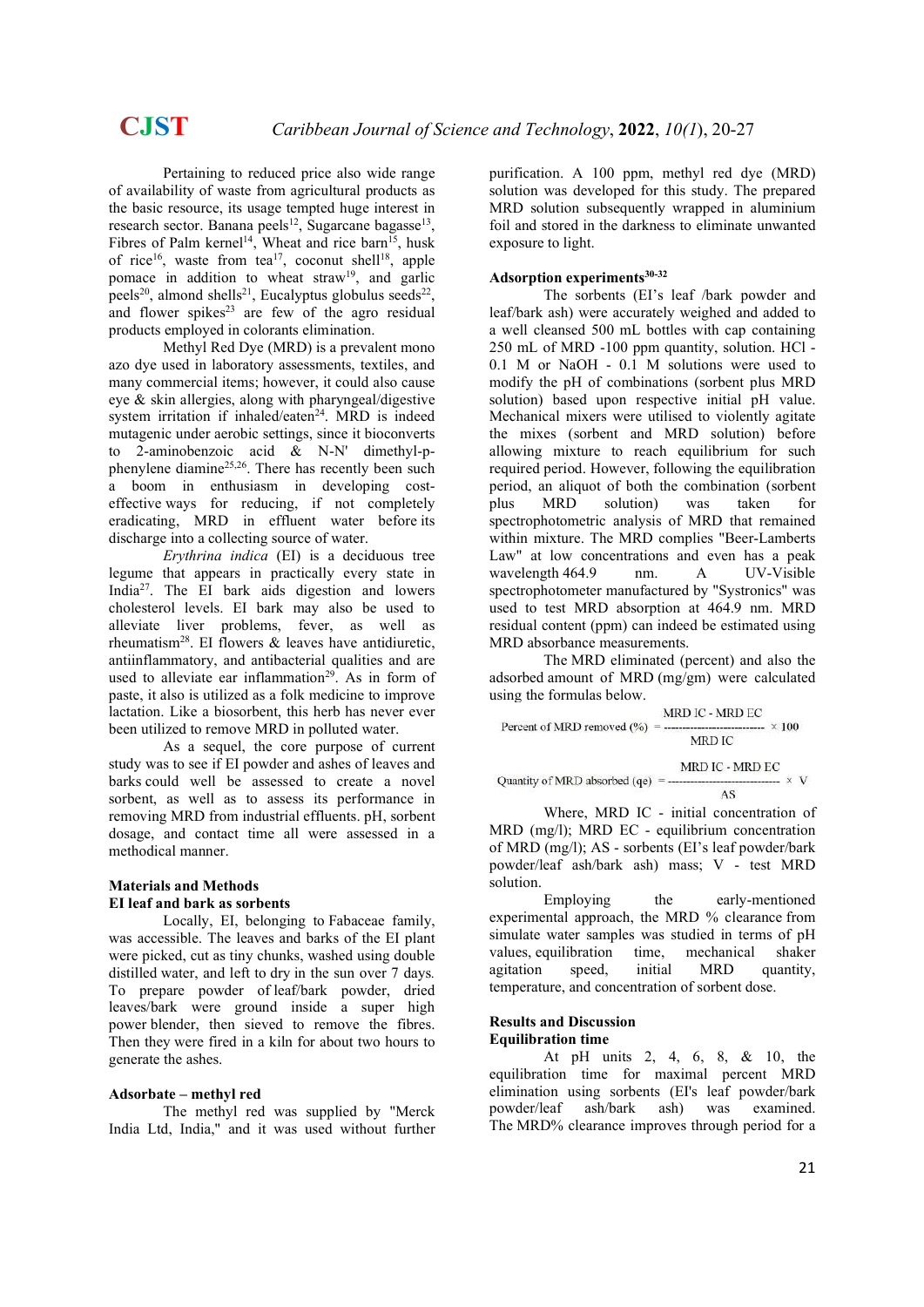specific sorbent (EI's leaf powder/bark powder/leaf ash/bark ash) at a specified pH, and over a certain time period, the percent clearance of MRD remains static, suggesting thus an equilibrium position has been achieved. The findings are represented as value of clearance of MRD in Tables 1-4. The largest MRD% clearance was accomplished using leaf powder, bark powder, leaf ash and bark ash of EI after a 105-minute equilibration interval (Tables 1-4 and Figures 1-4).

| <b>Table 1:</b> Equilibration time for EI leaf powder to clear |
|----------------------------------------------------------------|
| MRD                                                            |

|               | Percentage (%) clearance of MRD at different |          |          |          |           |  |  |  |
|---------------|----------------------------------------------|----------|----------|----------|-----------|--|--|--|
| Time<br>(min) | $pH = 2$                                     | $pH = 4$ | $pH = 6$ | $pH = 8$ | $pH = 10$ |  |  |  |
| 15            | 10                                           | 25       | 20       | 18       | 12        |  |  |  |
| 30            | 20                                           | 33       | 27       | 22       | 19        |  |  |  |
| 45            | 30                                           | 42       | 34       | 30       | 26        |  |  |  |
| 60            | 40                                           | 50       | 40       | 36       | 31        |  |  |  |
| 75            | 48                                           | 55       | 46       | 41       | 36        |  |  |  |
| 90            | 54                                           | 60       | 50       | 46       | 40        |  |  |  |
| 105           | 60                                           | 66       | 57       | 50       | 44        |  |  |  |
| 125           | 60                                           | 66       | 57       | 50       | 44        |  |  |  |
| 140           | 60                                           | 66       | 57       | 50       | 44        |  |  |  |

Table 2: Equilibration time for EI leaf ash to clear MRD

| Percentage (%) clearance of MRD at different |          |          |          |          |           |  |  |
|----------------------------------------------|----------|----------|----------|----------|-----------|--|--|
| Time<br>(min)                                | $pH = 2$ | $pH = 4$ | $pH = 6$ | $pH = 8$ | $pH = 10$ |  |  |
| 15                                           | 20       | 30       | 21       | 15       | 10        |  |  |
| 30                                           | 30       | 42       | 30       | 22       | 17        |  |  |
| 45                                           | 38       | 50       | 36       | 30       | 24        |  |  |
| 60                                           | 49       | 56       | 42       | 37       | 30        |  |  |
| 75                                           | 55       | 61       | 50       | 43       | 39        |  |  |
| 90                                           | 63       | 69       | 56       | 49       | 45        |  |  |
| 105                                          | 70       | 76       | 60       | 55       | 50        |  |  |
| 125                                          | 70       | 76       | 60       | 55       | 50        |  |  |
| 140                                          | 70       | 76       | 60       | 55       | 50        |  |  |

| <b>Table 3:</b> Equilibration time for EI bark powder to clear |
|----------------------------------------------------------------|
| MRD                                                            |

| Percentage (%) clearance of MRD at different |          |          |          |          |           |  |  |
|----------------------------------------------|----------|----------|----------|----------|-----------|--|--|
| Time<br>(min)                                | $pH = 2$ | $pH = 4$ | $pH = 6$ | $pH = 8$ | $pH = 10$ |  |  |
| 15                                           | 20       | 28       | 23       | 10       | 5         |  |  |
| 30                                           | 26       | 35       | 31       | 15       | 10        |  |  |
| 45                                           | 32       | 42       | 36       | 20       | 15        |  |  |
| 60                                           | 37       | 49       | 41       | 25       | 20        |  |  |
| 75                                           | 42       | 55       | 47       | 30       | 25        |  |  |
| 90                                           | 49       | 60       | 53       | 35       | 30        |  |  |
| 105                                          | 56       | 68       | 60       | 40       | 35        |  |  |
| 125                                          | 56       | 68       | 60       | 40       | 35        |  |  |
| 140                                          | 56       | 68       | 60       | 40       | 35        |  |  |

Table 4: Equilibration time for EI bark ash to clear MRD

| Percentage (%) clearance of MRD at different |          |          |          |          |           |  |  |
|----------------------------------------------|----------|----------|----------|----------|-----------|--|--|
| Time<br>(min)                                | $pH = 2$ | $pH = 4$ | $pH = 6$ | $pH = 8$ | $pH = 10$ |  |  |
| 15                                           | 22       | 30       | 27       | 20       | 10        |  |  |
| 30                                           | 30       | 38       | 33       | 25       | 21        |  |  |
| 45                                           | 36       | 49       | 41       | 30       | 28        |  |  |
| 60                                           | 41       | 54       | 49       | 35       | 33        |  |  |
| 75                                           | 49       | 61       | 54       | 40       | 36        |  |  |
| 90                                           | 55       | 68       | 59       | 45       | 39        |  |  |
| 105                                          | 60       | 71       | 65       | 50       | 43        |  |  |
| 125                                          | 60       | 71       | 65       | 50       | 43        |  |  |
| 140                                          | 60       | 71       | 65       | 50       | 43        |  |  |

Kadam et al.<sup>33</sup> discovered that Fimbristylis dichotoma and Ammannia baccifera alleviated MRD up to 91% and 89%, respectively after 60 hr of exposure, compared to our inveatigation using leaf powder, bark powder, leaf ash and bark ash of EI. Salvinia molesta had been reported to be effective of destroying azo dye up to 97% over 3 days using root biomass, pertaining to Chandanshive et al.<sup>34</sup>

### Percentage clearance of MRD by sorbents – optimum pH

The pH value of this reaction does indeed have a substantial impact on MRD molecule adsorptive uptake attributable toits thwack on the sorbents surface character features (EI's leaf powder/bark powder/leaf ash/bark ash) and even the dissociation also ionization of MRD molecule. The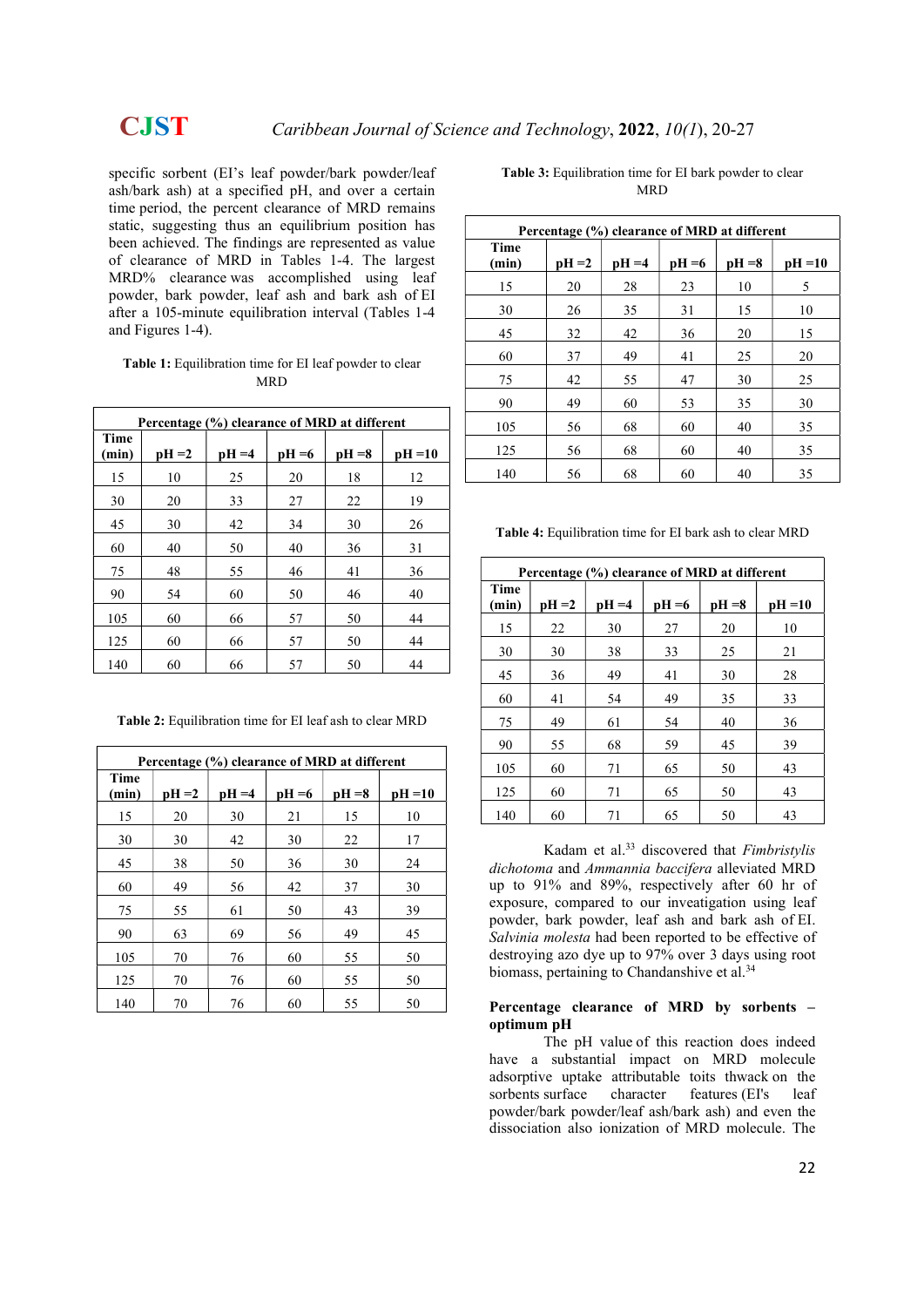pH influence onpercent clearance of MRD was investigated utilizing an initial quantity of MRD (100 ppm) about 250 ml with 2 g sorbent (EI's leaf powder/bark powder/leaf ash/bark ash). Based on their beginning pH units, the mixtures' pH (sorbent  $+$ MRD solution) was changed using 0.1 M HCl / 0.1 M NaOH to generate a series of pH units 2, 4, 6, 8, and 10. At room temp, mechanical shakers have been used to shake the suspensions, and afterwards the percent clearance of MRD was measured. Table 5 shows the MRD percent removal in solutions of varied pH units (2, 4, 6, 8, and 10). From pH units 2 to pH 4, the percent MRD removal capability of examined sorbents (EI's leaf powder/bark powder/leaf ash/bark ash) increased and decreased through pH levels 6 to 10. For all examined sorbents (EI's leaf powder/bark powder/leaf ash/bark ash), the highest percent MRD removal was achieved around pH level 4. In a chemical environment with a pH values  $(2-4)$ , the intensity of  $H^+$  ions increases. By receiving  $H^+$  ions, sorbents surface of (EI's leaf powder/bark powder/leaf ash/bark ash) gain a positive charge.



Figure 1: Equilibration time for EI leaf powder to clear MRD



clear MRD



to clear MRD



Figure 4: Equilibration time for EI bark ash to clear MRD

As a result, the capacity of adsorption of the sorbents improves, and the percent MRD removal rises. Because MRD loses its  $H^+$  ions, it turns into negatively charged and incapable to participate with explored sorbent (EI's leaf powder/bark powder/leaf ash/bark ash), the adsorption efficiency of explored sorbents (EI's leaf powder/bark powder/leaf ash/bark ash) was lowered at exorbitant  $pH$  values  $(6-10)$ .

|            | % MRD clearance with EI's |                |             |                    |  |  |  |
|------------|---------------------------|----------------|-------------|--------------------|--|--|--|
| pH<br>unit | Leaf<br>powder            | Bark<br>powder | Leaf<br>ash | <b>Bark</b><br>ash |  |  |  |
|            | 63                        | 46             | 51          | 52                 |  |  |  |
|            | 73                        | 69             |             | 62                 |  |  |  |
|            | 49                        | 56             |             | 53                 |  |  |  |
|            | 45                        | 42.            | 42          |                    |  |  |  |
|            |                           |                |             |                    |  |  |  |

Table 5: Optimum pH unit for maximum percentage clearance of MRD by inspected sorbents

The data of this research are comparable from those of Ramana et al.<sup>32</sup> and Krishna et al.<sup>35</sup>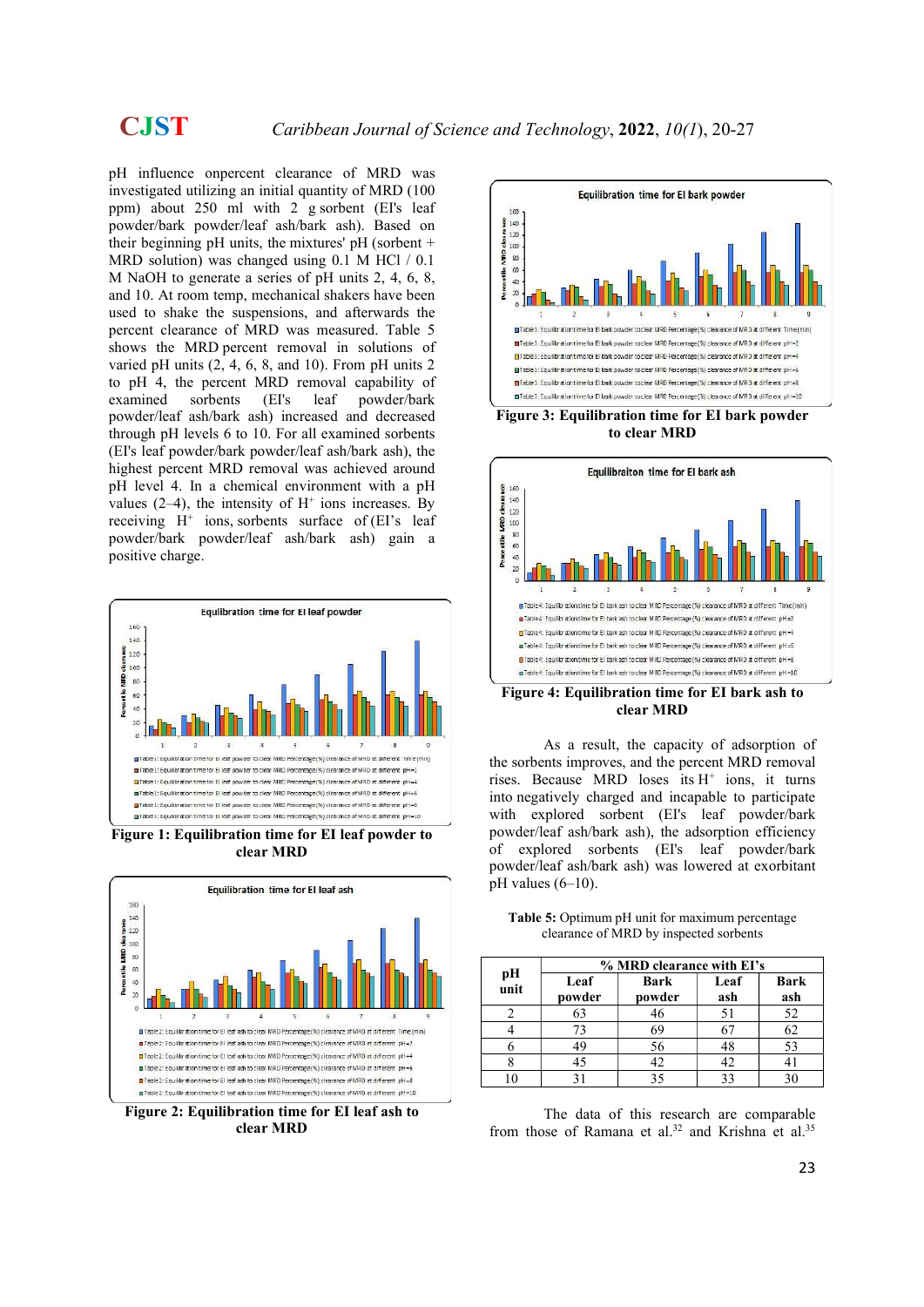Hyacinth plant material (Ramana et al.), Tinospors cordifolia plant material (Ramana et al.) Charred Sal sawdust (Krishna et al.), and Xanthated Sal sawdust (Krishna et al.) were shown to have an optimal pH of 4 for optimum MRD clearing.



Figure 5: Optimum pH unit for maximum percentage clearance of MRD

### Sorbents dose effect on percentage MRD clearance

Using sorbent dosage of 0.2 gm/l, 0.4 gm/l, 0.6 gm/l, 0.8 gm/l, 1.0 gm/l, 1.2 gm/l, 1.4 gm/l& 1.6 gm/l, the impact of examined sorbents (EI's leaf powder/bark powder/leaf ash/bark ash) upon that % MRD removal at optimal MRD concentration The mixture's (sorbent  $+$  MRD solution) pH was set to 4 pH with HCl or NaOH of 0.1 M strength solutions. The percent clearing of MRD had been assessed at relating equilibration points of time (105 min for EI's leaf powder/bark powder/leaf ash/bark ash) of explored sorbents employing mechanical shakers at ambient temperature.

Table 6: Optimum dose concentration for maximum percentage clearance of MRD by inspected sorbents

| Dose     | % MRD clearance with EI's |        |      |             |  |  |  |
|----------|---------------------------|--------|------|-------------|--|--|--|
| quantity | Leaf                      | Bark   | Leaf | <b>Bark</b> |  |  |  |
| (gm/l)   | powder                    | powder | ash  | ash         |  |  |  |
| 0.2      | 28                        | 29     | 40   | 31          |  |  |  |
| 0.4      | 33                        | 37     | 46   | 37.5        |  |  |  |
| 0.6      | 41                        | 45     | 52   | 49.2        |  |  |  |
| 0.8      | 50                        | 48     | 56   | 58          |  |  |  |
| 1.0      | 55                        | 58     | 62   | 64          |  |  |  |
| 1.2      | 62                        | 60     | 68   | 72          |  |  |  |
| 1.4      | 67                        | 69     | 77   | 81          |  |  |  |
| 1.6      | 67                        | 69     |      | 81          |  |  |  |

Table 6 shows the percent elimination of MRD in mixtures containing various dose amounts of examined sorbents. At similar equilibration durations and 4 unit pH, the % MRD removal capability of examined sorbents rose from 0.1 to 1.4 gm/l dose quantities. From 1.4 gm/l dose quantities, the MRD % removal capability remained unchanged.



maximum percentage clearance of MRD

Kaya discovered that a 4 gm dosage quantity of shells of wallnut (79%) and hazelnut (77%) removed MRD effectively<sup>36</sup>. According to Vatsal, the recommended amount of orange peel powder for best MRD removal is 4 to 5  $\text{gm}^{37}$ . Comparing to Kaya and Vatsal reports, our study proved that 1.4 gm/l dose quantities of leaf powder, bark powder, leaf ash and bark ash of EI is enough for effective removal of MRD.

### Temperature effect on percentage MRD clearance

Through a series of studies, the ideal temperature of MRD removal through the investigated sorbents (EI's leaf powder/bark powder/leaf ash/bark ash) had been identified. Table illustrates percentile MRD clearance by investigated sorbents (EI's leaf powder/bark powder/leaf ash/bark ash) against ambient, 40 °C, 50 °C, and 60 °C temperatures. As when the temperature rose, the amounts of colour absorbed by tested sorbents (EI's leaf powder/bark powder/leaf ash/bark ash) were similar. As a consequence, we determined an optimal atmospheric temperature of  $27^{\circ}$ C.

Table 7: Optimum temperature for maximum percentage clearance of MRD by inspected sorbents

| Sorbent     | Percentile MRD clearance at<br>temperature of         |    |    |    |  |  |  |
|-------------|-------------------------------------------------------|----|----|----|--|--|--|
|             | 50 °C<br>$27^{\circ}$ C<br>40 <sup>o</sup> C<br>60 ºC |    |    |    |  |  |  |
| Leaf powder |                                                       | 56 | 54 | 34 |  |  |  |
| Leaf ash    |                                                       | 63 | 46 | 42 |  |  |  |
| Bark powder |                                                       | 69 |    |    |  |  |  |
| Bark ash    |                                                       |    | 59 |    |  |  |  |

Our results concur those of Eman's earlier studies<sup>38</sup>. Sunil et al. found that raising the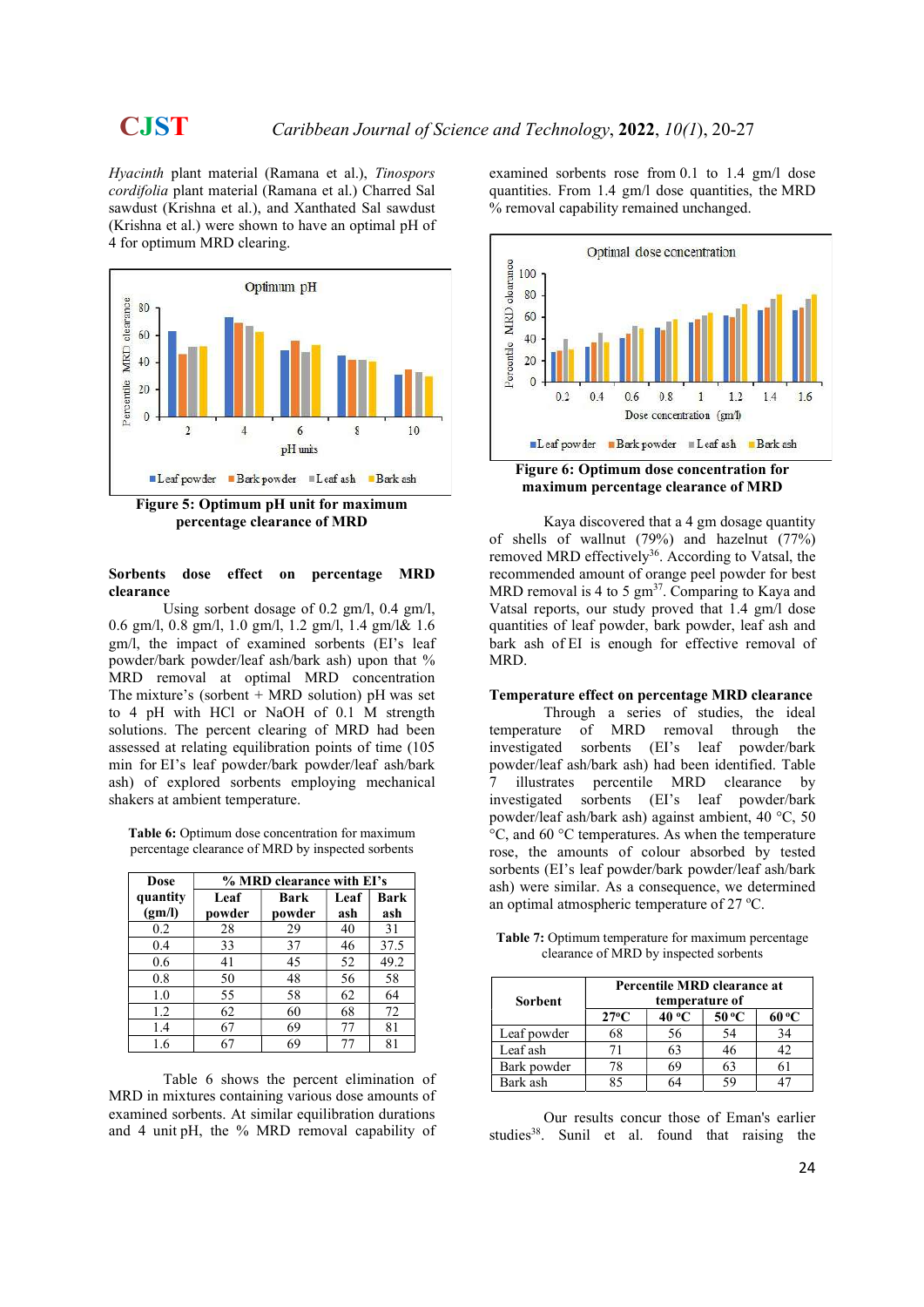temperature from 25 to 55 degrees Celsius enhanced the amount of MRD eliminated by eggshell waste<sup>39</sup>.





### Optimal MRD initial quantity for maximum percentage of MRD clearance

Using MRD solutions of varying dye amounts, 1.4 gm/l studied sorbents (EI's leaf powder/bark powder/leaf ash/bark ash) were introduced with 100 ppm, 150 ppm, 200 ppm, 250 ppm also 300 ppm. The sorbent with MRD solutions was kept at 4, and was stirred for maximal time of equilibration (105 min). The link among the quantity of MRD removed and the starting concentration of MRD with in solution is shown in Table 8. The higher the baseline MRD quantity, the lower the MRD elimination percent was found to be. In the initial stage of the adsorption activity, the adsorbent's facet has a large number of empty sites. As when the adsorption process continues, these sites' ratio decreases. There are several activated areas upon that facets of sorbents with modest starting MRD levels. However, at great baseline MRD concentrations, there are simply not sufficient unoccupied active sites.

Table 8: Optimal MRD initial quantity for maximum percentage clearance of MRD by inspected sorbents

| <b>Sorbent</b> | Percentile MRD clearance at initial<br>quantity of MRD at |            |            |            |            |  |
|----------------|-----------------------------------------------------------|------------|------------|------------|------------|--|
|                | 100<br>ppm                                                | 150<br>ppm | 200<br>ppm | 250<br>ppm | 300<br>ppm |  |
| Leaf powder    | 75                                                        | 73         | 69         | 58         | 56         |  |
| Leaf ash       | 82.                                                       | 75         | 62         | 54         | 46         |  |
| Bark powder    | 69                                                        | 64         | 61         | 58         | 42         |  |
| Bark ash       | 71                                                        | 63         | 56         | 51         | ٦q         |  |

According to Noha et al., using oil shale, the removal rate of MRD dropped as the beginning MRD content grew from 10 to 100 ppm $40$ .



Figure 8: Optimum initial MRD quantity for maximum percentage clearance of MRD

### Optimal agitation speed for maximum percentage of MRD clearance

With sorbents dosage as 1.4 gm/l, the effect of agitation rate on % MRD removal at maximum beginning MRD level of 100 ppm at 250 mL was investigated. The sorbent with MRD solution's pH was preserved at 4. The suspensions agitations were carried out with the help of mechanical shakers with varied agitation speeds of 50,100,150,200 as well as 250rpm.The removal % of MRD was assessed with the time of equilibration of the sorbents investigated at 105 min for EI leaf powder, EI leaf ash, EI bark powder and EI bark ash. Table 9 shows the percent removal of MRD from solutions containing the examined sorbents at various agitating rates. As when the agitating velocity rose from 50 through 100 rpm, the percent MRD removal was enhanced. As a consequence, 100 rpm was chosen as the ideal rate of agitation. Following that, while the agitating velocity was increased, the percent MRD elimination declined. When agitation velocity rose, the thinner surface sorbent's endurance reduced, showing that now the MRD had interacted well with sorbent. The % MRD removal declined after that because the sorbent functional areas attained the saturation level by MRD there at optimum agitation rate.

|                | Percentile MRD clearance at<br>initial quantity of MRD at |            |            |            |            |  |
|----------------|-----------------------------------------------------------|------------|------------|------------|------------|--|
| <b>Sorbent</b> | 50<br>rpm                                                 | 100<br>rpm | 150<br>rpm | 200<br>rpm | 250<br>rpm |  |
| Leaf powder    | 59                                                        | 64         | 56         | 52         | 51         |  |
| Leaf ash       | 62                                                        | 78         | 64         | 59         | 52         |  |
| Bark powder    | 69                                                        | 81         | 75         | 72         | 66         |  |
| Bark ash       | 78                                                        | 86         | 64         | 52         | 51         |  |

Table 9: Optimal agitation speed for maximum percentage clearance of MRD by inspected sorbents

Tay et al. found that agitation rapidity of 200 rpm was the most effective for removing MRD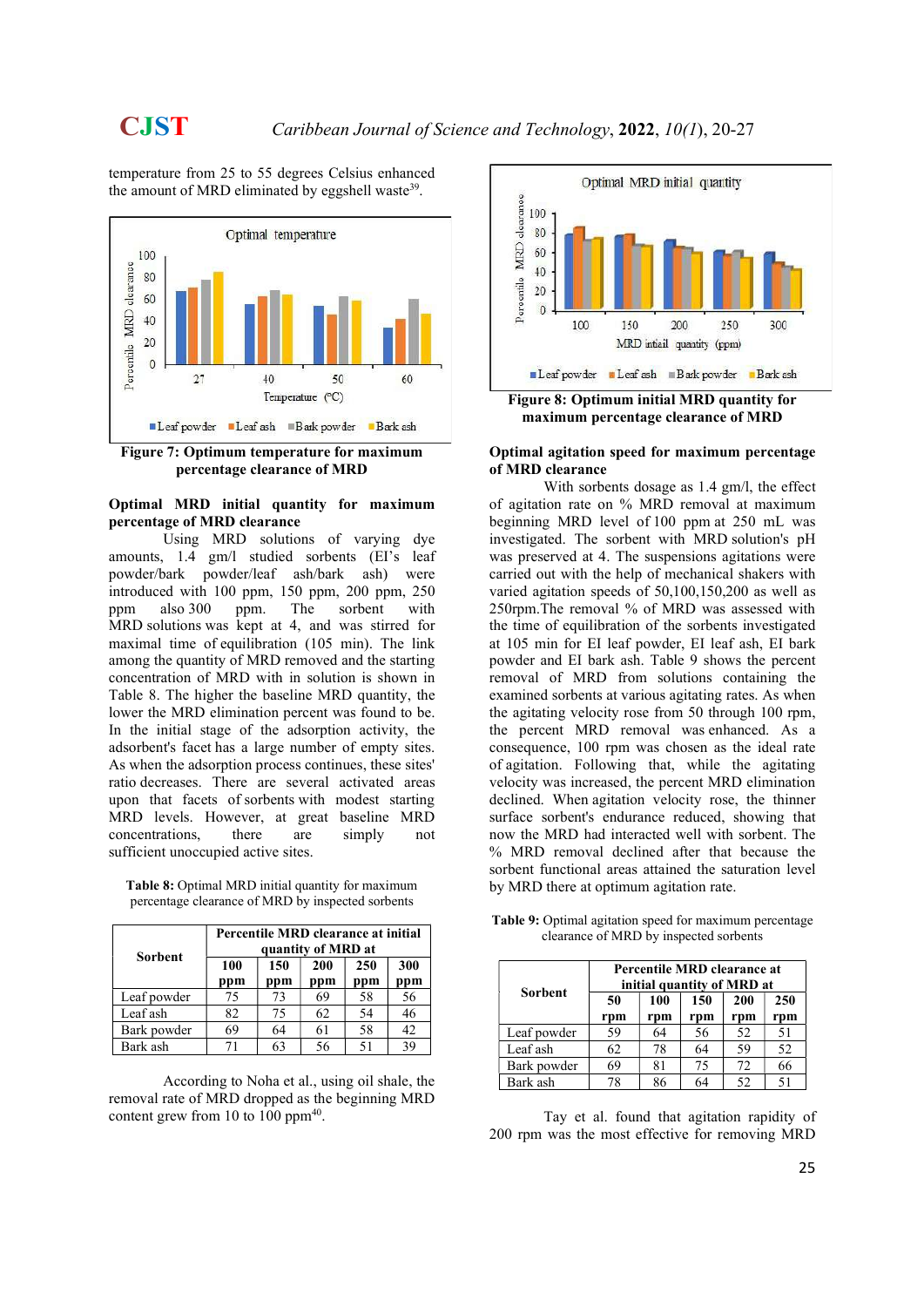utilising adsorbent made from hollow fruit bunches<sup>41</sup>. Ola et al. found that agitation rapidity of 240 rpm was the most effective for removing cationic dyes and anionic dyes utilizing carbon nano tubes as adsorbent<sup>42</sup>.



Figure 9: Optimum agitation speed for maximum percentage clearance of MRD

### Conclusion

The biosorption capability of leaf powder, bark powder, leaf ash and bark ash of EI plant towards MRD was investigated for the 1st ever. The pH influence, dose of sorbent, mechanical shaker agitating speed, temperature, MRD amount at the beginning along with equilibration rate upon the biosorption efficacy of EI leaf powder, EI leaf ash, EI bark powder and EI bark ash was investigated. According to the findings, EI, which is abundantly available, can be employed as an effective sorbent for said MRD removal from aqueous systems.

### Conflict of Interests

The researchers have confirmed that there are no conflicting interests.

### References:

- 1. Leechart, P.; Nakbanpote, W.; Thiravetyan, P.; J. Environ. Manage., 2009, 90, 912. DOI:10.1016/j.jenvman.2008.02
- 2. De Luca, P.; Nagy, B.J. Materials (Basel)., **2020,**  $13(23)$ , 5508. DOI:10.3390/ma13235508
- 3. Benkhaya, S.; M'rabet, S.; El Harfi, A. Heliyon., **2020**, *6(1)*, e03271. DOI:10.1016/j.heliyon.2020.e03271
- 4. Forgacs, E.; Cserhatia, T.; Oros, G.; Environ. Int., **2004**, 30, 953. DOI: 10.1016/j.envint.2004.02.001
- 5. Bhatnagar, A.; Jain, A.K.; J. Colloid Interface Sci., **2005**, 281, 49. DOI:10.1016/j.jcis.2004.08.07
- 6. Chung, K.T.;Fulk, G.E.; Andrews, A.W.; Applied Environ. Microbiol., 1981, 42, 641.
- 7. Jain, R.; Sikarwar, S.; J. Hazard. Mater., 2008, 152, 942. DOI:10.1016/j.jhazmat.2007.07.070
- 8. Kargi, F.; Ozmihci, S.S. Enz. Microb. Technol., **2004**, **35, 267.** DOI:10.1016/j.enzmictec.2004.05.002
- 9. Imamura, K.; Ikeda, E.; Nayayasu, T.; Nakanishi, K. J. Colloid Inter. Sci., 2002, 245, 50. DOI:10.1006/jcis.2001.7967
- 10. Ofomaja, A.E.; Ho, Y.S. Dyes Pigment., 2006, 74, 60. 10.1016/j.dyepig.2006.01.014
- 11. Ho, Y.S.; Chiang, T.H.; Hsueh, Y.M. Process Biochem., **2003**, *40*, 119. DOI:10.1016/j.procbio.2003.11.035
- 12. Annadurai, G.; Juang, R.; Lee, D. J. Hazard. Mater., 2002, 92, 263. DOI:10.1016/S0304- 3894(02)00017-1
- 13. Azahar, S.; Liew, A.G.; Suhardy, D.; Hafiz, K.F.; Hatim, M.D.I. Am. J. Applied Sci., 2005, 2, 1499.
- 14. Ofomaja, A.E. Biochem. Eng. J., 2008, 40, 16. DOI:10.1016/j.procbio.2006.07.005
- 15. Xue, S.W.; Yin, Z.; Yu, Y.; Cheng, S. J. Hazard. Mater., 2008, 157, 374. DOI:10.1016/j.jhazmat.2008.01.004
- 16. Lakshmi, U.R.; Srivastava, V.C.; Mall, I.D.; Lataye, D.H. J. Environ. Manage., 2009, 90, 710. DOI:10.1016/J.JENVMAN.2008.01.002
- 17. Tamez, U.; Akhtarul Islam, M.M.; Mahmud, S.; Rukanuzzaman, M. J. Hazard.Mater., 2009, 164, 53. DOI:10.1016/j.jhazmat.2008.07.131
- 18. Singh, K.P.; Malik, A.; Sinha, S.; Ojha, P. J. Hazard. Mater., **2008**, 150, 626. DOI:10.1016/j.jhazmat.2007.05.017
- 19. Robinson, T.; Chandran, B.; Nigam, P. Water Res., 2002, 36, 2824. DOI:10.1016/S0043- 1354(01)00521-8
- 20. Hameed, B.H.; Ahmad, A.A. J. Hazard. Mater., 2009, 164, 870. DOI:10.1016/j.jhazmat.2008.08.084
- 21. Loulidi, I.; Boukhlifi, F.; Ouchabi, M.; Amar, A.; Jabri, M.; Kali, A.; Chraibi, S.; Hadey, C.; Aziz, F. Sci. World J., 2020, 2020, aarticle ID 5873521, 9 pages. DOI: 10.1155/2020/5873521
- 22. Renita, A.A.; Vardhan, K.H.; Kumar, P.S.; Ngueagni, P.T.; Abilarasu, A.; Nath, S.; Kumari, P.; Saravanan, R. Chemosphere, 2021, 273, 129634. DOI: 10.1016/j.chemosphere.2021.129634.
- 23. Parlayıcı, Ş.; Pehlivan, E. Int. J. Phytoremediation, 2021, 23 (1), 26. DOI: 10.1080/15226514.2020.1788502.